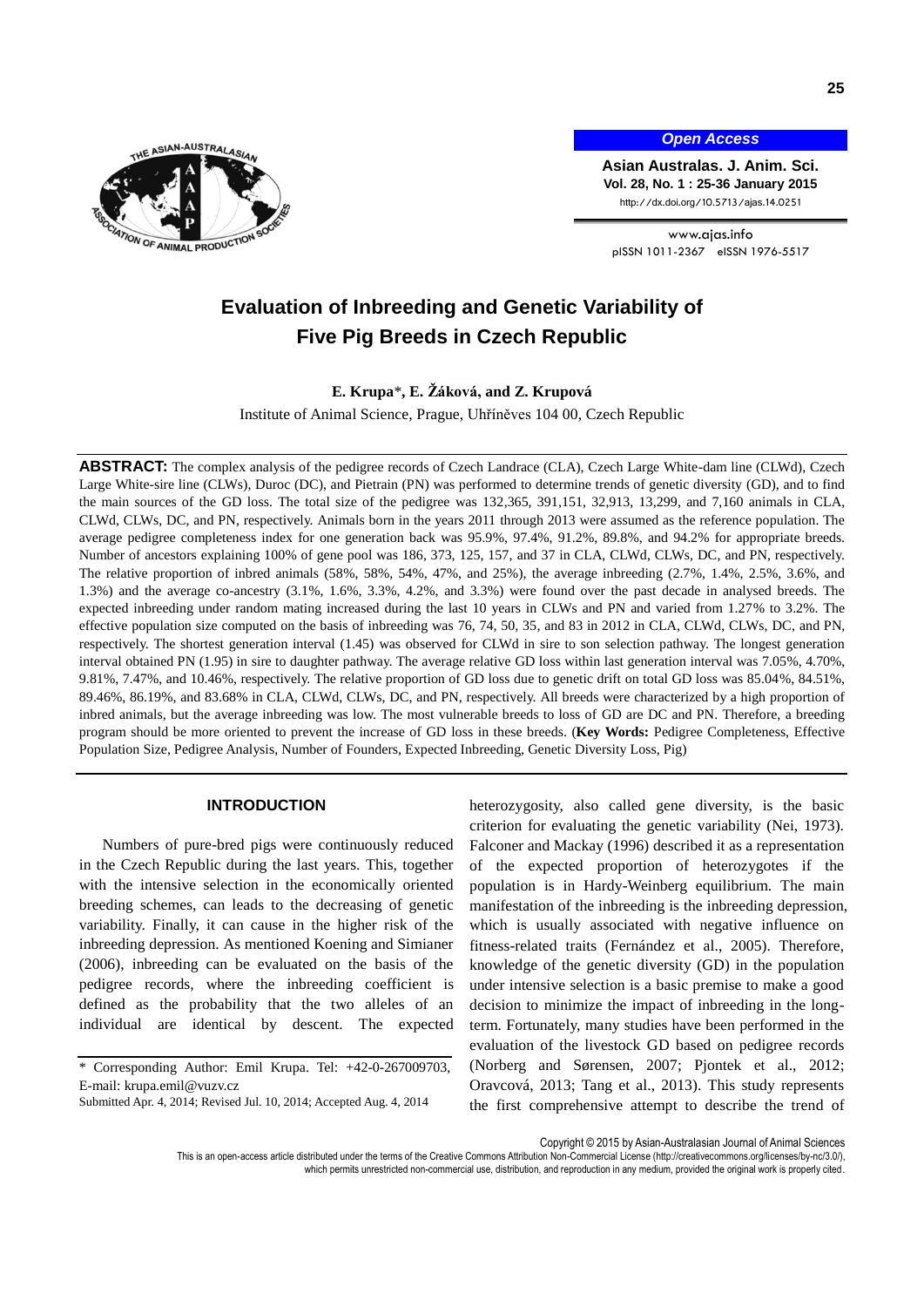inbreeding, the risks associated with the increasing capabilities in main purebred pig population in the Czech Republic. The objective of the presented study was to determine the historical trend of inbreeding, to predict the value of expected inbreeding and to find the main causes of GD loss in pedigree information of the five pig breeds in Czech Republic.

# **MATERIAL AND METHODS**

# **Description of historical data**

Historical data were provided by the Pig Breeders Association of the Czech Republic. Pedigree information of the Czech Large White–dam line (CLWd), Czech Landrace (CLA), both dam breeds, Czech Large White–sire line (CLWs), Duroc (DC), and Pietrain (PT) breed containing 132,365, 391,151, 32,913, 13,299, and 7,160 records, respectively, were used in the analyses (Table 1). The latter three breeds are used in sire position in the Czech national pig breeding program. Pedigree records of the Hampshire breed were also analysed, however breeding program of this breed was stopped in 2012, and it is no longer used in Czech Republic. Animals born between 1980 and 2013 with known sex were only included into the analyses. The group of animals born within the years 2011 through 2013 was assumed as the reference population for analysed breeds. This population participated by 6.5, 5.5, 8.6, 12.6, and 9.4 per cent in CLWd, CLA, CLWs, DC, and PN breed, respectively.

# **The quality of pedigree**

Quality and integrity of the pedigree information were evaluated by four parameters: by maximum generations traced back, average complete equivalent generations, percentage of known ancestors and by pedigree completeness index (PCI).

Maximum generations traced back were assumed as the number of generations between an animal and its earliest ancestor. Average complete equivalent generations (i.e. number of generations in a comparable complete pedigree) were computed by Maignel et al. (1996) using the formula:

$$
ceg = \frac{1}{N} \sum_{j=1}^{N} \sum_{i=1}^{n_j} \frac{1}{2^{s_i}}
$$

where *N* is number of animals in reference population,  $n_j$  is the total number of ancestors of animal *j* in the population under study, and  $g_{ii}$  is the number of generations between an animal *j* and its ancestor *i*. Percentage of known ancestors was relative expression of all known ancestors per generation. Pedigree completeness index was computed following the MacCluer et al. (1983) algorithm. This procedure summarized the proportion of known ancestors in each ascending generation. It quantifies the change of detecting inbreeding in the pedigree (Sørensen et al., 2005). Followed equations were used:

$$
I_d = \frac{4I_{d-pat}I_{d-mat}}{I_{d-pat} + I_{d-mat}}
$$

and

$$
I_{d_k} = \frac{1}{d} \sum_{i=1}^{d} a_i \qquad k = pat, mat
$$

| Table 1. Basic characteristic of the pedigree datasets and the parameters of pedigree completeness in the analysed breeds |  |  |
|---------------------------------------------------------------------------------------------------------------------------|--|--|
|---------------------------------------------------------------------------------------------------------------------------|--|--|

| Breed <sup>1</sup>                                     | <b>CLA</b> | <b>CLWd</b> | <b>CLWs</b> | DC     | PN     |
|--------------------------------------------------------|------------|-------------|-------------|--------|--------|
| Number of animals in pedigree                          | 132,365    | 391,151     | 32,913      | 13,299 | 7,160  |
| Number and percentage <sup>2</sup>                     | 8,630      | 21,370      | 2,840       | 1,679  | 671    |
| of animals in reference population                     | (6.5)      | (5.5)       | (8.6)       | (12.6) | (9.4)  |
| Number and percentage <sup>2</sup>                     | 44,336     | 127,744     | 13,750      | 5,748  | 3,435  |
| of animals born in last decade                         | (33.5)     | (32.7)      | (41.8)      | (43.2) | (48.0) |
| Total number of herds/number of breeding herds in 2013 | 9/4        | 20/6        | 6/5         | 4/4    | 4/4    |
| Proportion of animals in breeding herds in 2013 (%)    | 72.9       | 67.8        | 96.7        | 100.0  | 100.0  |
| Proportion of imported parents                         | 1.13       | 0.14        | 1.76        | 3.75   | 4.88   |
| from all known parents in $2013$ (%)                   |            |             |             |        |        |
| Maximum generation traced                              | 25         | 25          | 23          | 23     | 20     |
| Average equivalent complete generation                 | 7.35       | 7.37        | 8.80        | 6.50   | 5.21   |
| Percentage of known ancestors in                       |            |             |             |        |        |
| 1st generation                                         | 100.0      | 100.0       | 99.7        | 99.8   | 99.3   |
| 2nd generation                                         | 94.1       | 97.2        | 92.3        | 90.2   | 89.1   |
| 4th generation                                         | 66.3       | 70.9        | 66.7        | 58.0   | 44.4   |
| 6th generation                                         | 33.6       | 38.7        | 35.3        | 29.8   | 11.5   |

CLA, Czech Landrace; CLWd, Czech Large White dam line; CLWs, Czech Large White sire line; DC, Duroc; PN, Pietrain. <sup>2</sup> in brackets.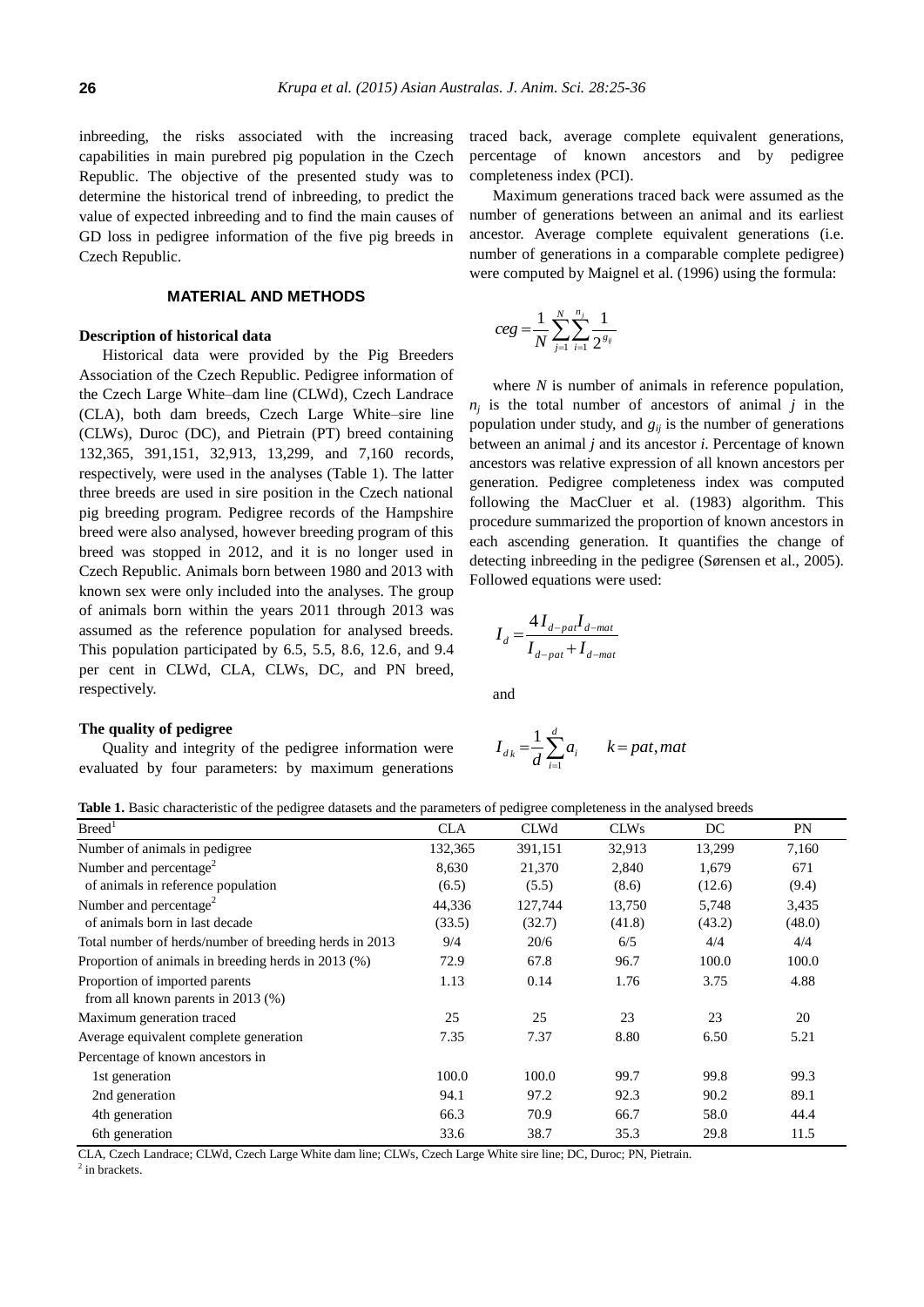where *k* represent maternal or sire line of an individual, *ai* is proportion of known ancestors in generation *i* and *d* is number of generations found. The values can vary between 0 and 1. If all ancestors are known  $I_d = 1$ , if one of the parents is unknown  $I_d = 0$ .

# **Generation interval and effective population size**

The generation interval (GI) was computed for four selection pathways (sire to son, sire to daughter, dam to son, dam to daughter) according to Falconer and Mackay (1996) definition. They defined the GI as an average age of the parents at the birth of their selected offspring. The average GI for whole population was also calculated by the same method.

The standard equation for estimation of the effective population size ( $N_e = 1/2\Delta F$ ) was used, where the  $\Delta F$  was based on the average inbreeding coefficients of offspring and their direct parents (Falconer and Mackay, 1996).

# **Genetic diversity and genetic diversity loss**

Inbreeding coefficient of an individual was calculated by Meuwissen and Luo (1992) algorithm. Expected inbreeding coefficient, on the other side, was computed as the co-ancestry of the breeding animals assuming random mating (Falconer and Mackay, 1996). The co-ancestry coefficient was obtained by applying of Colleau (2002) algorithm. Total number of founders (*ft*) was defined as ancestors with unknown parents. Effective number of ancestors computed by Boichard et al. (1997) was represented as the minimum number of ancestors necessary to explain the complete GD of the population under study and was calculated as follows:

$$
f_a = 1/\sum_{k=1}^f p_k^2
$$

where  $p_k$  is the genetic contribution of ancestor  $k$ , not yet explained by the *n*–*1* already selected ancestors.

Effective number of founders (founder equivalent), *f<sup>e</sup>* (Lacy, 1989), was defined as the number of equally contributing founders that would be expected to generate a similar amount of GD as in the studied population. It can be calculated from the genetic contribution of founders by the following formula:

$$
f_e = \left[ \sum_{i=1}^{f_t} q_i^2 \right]^{-1}
$$

where  $q_i$  is the genetic contribution of *i*th founder to the reference population and  $f_t$  is total number of founders. If the genetic contribution of all founders is equal, then  $f_t = f_e$ . Typically, the  $f_e$  is smaller than  $f_t$  mainly due to different selection intensity of appropriate pathways. As mentioned Bijma and Woolliams (1999), the *f<sup>e</sup>* is not useful parameter for measuring of GD. It is done by the convergence of genetic contributions of founders after some generations. Effective number of founder genomes (founder genome equivalent), *fge*, was defined as the number of equally contributing founder with no random loss of founder alleles that would give the same amount of GD as is presented in population under study. Value of *fge* was calculated by the algorithm of Caballero and Toro (2000) as follows:

$$
f_{ge} = \frac{1}{2\overline{f_g}}
$$

where  $f_g$  is the average co-ancestry coefficient of the group considered. Effective number of non-founders (nonfounder equivalent), *fne*, was derived from the equation:

$$
f_{ne} = \left[\frac{1}{f_{ge}} - \frac{1}{f_e}\right]^{-1}
$$

The loss of GD was derived from *f<sup>e</sup>* , *fge*, and *fne*. Total

**Table 2.** Parameters of inbreeding analysis in all animals in percent (%)

| <b>Breed</b>                   | <b>CLA</b> | <b>CLWd</b> | <b>CLWs</b> | DC      | PN      |
|--------------------------------|------------|-------------|-------------|---------|---------|
| Proportion of inbred           |            |             |             |         |         |
| Animals                        | 57.5       | 57.9        | 54.1        | 46.9    | 25.1    |
| <b>Sires</b>                   | 53.8       | 56.7        | 55.2        | 44.1    | 7.4     |
| Dams                           | 74.4       | 78.7        | 74.9        | 62.6    | 24.1    |
| Average inbreeding             | 2.7        | 1.4         | 2.5         | 3.6     | 1.3     |
| Average co-ancestry            | 3.1        | 1.6         | 3.3         | 4.2     | 3.3     |
| Average increase of inbreeding | 0.17       | 0.18        | 0.56        | 0.53    | $-0.08$ |
| Average rate of co-ancestry    | 0.21       | 0.29        | 0.56        | $-0.14$ | 0.29    |
| Expected inbreeding            | 2.67       | 1.27        | 2.65        | 3.20    | 1.74    |
| Deviation from random mating   | $-0.02$    | 0.11        | $-0.11$     | 0.28    | $-0.44$ |

CLA, Czech Landrace; CLWd, Czech Large White dam line; CLWs, Czech Large White sire line; DC, Duroc; PN, Pietrain.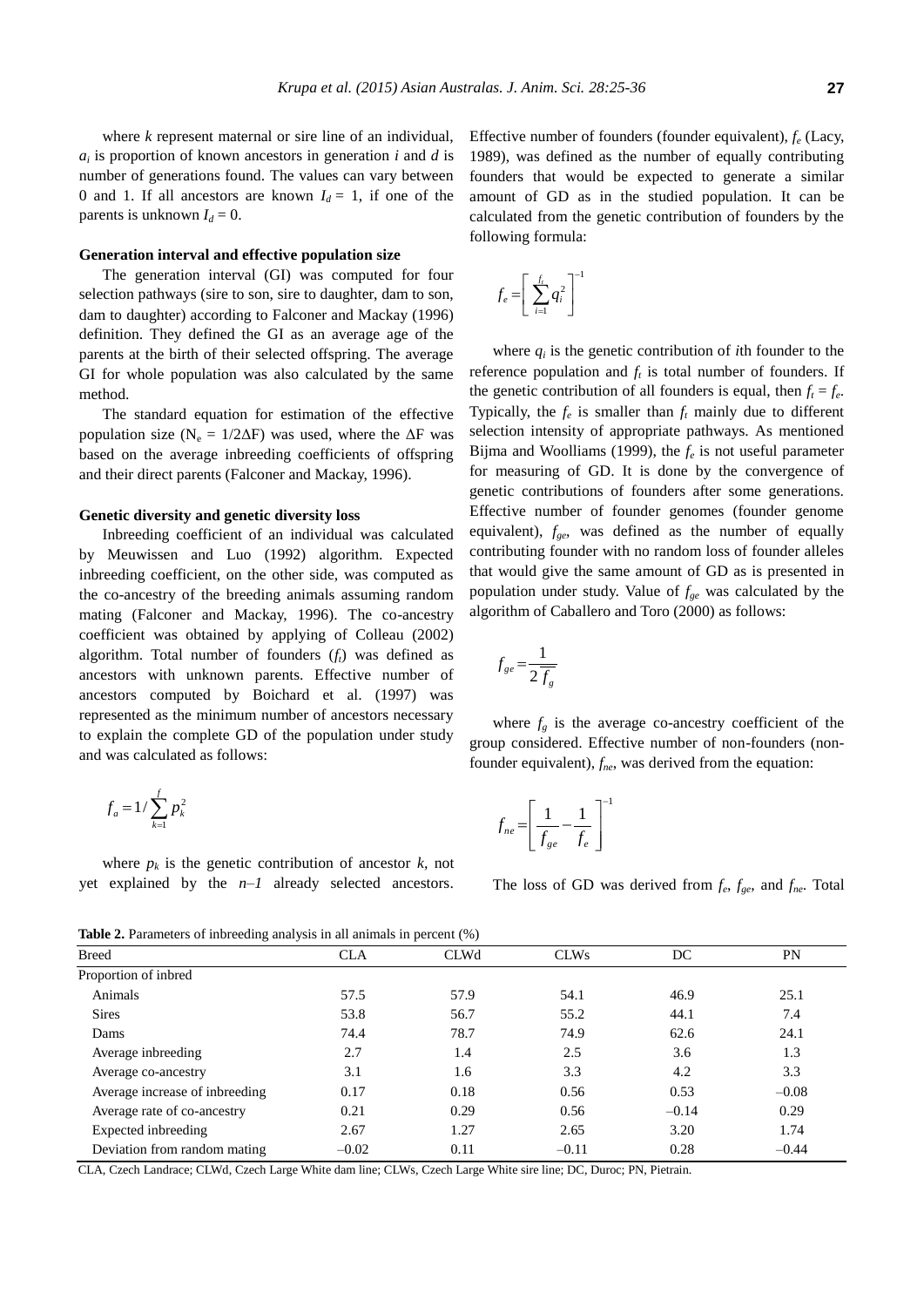GD of the reference populations in each breed was calculated by Lacy (1995):

$$
GD{=}1{-}\frac{1}{2f_{ge}}
$$

Genetic diversity loss in the population due to bottleneck and genetic drift since the founder generation is then expressed as 1–GD. It was assumed that the number of founders in the base population is large enough and GD in base population is close to 1, as recommended by Melka and Schenkel (2010). Amount of the GD in the reference population considered for loss of GD due to unequal number of founders (GD\*) was obtained by Lacy (1995):

$$
GD^* = 1 - \frac{1}{f_e}
$$

Similarly, loss of the GD due to unequal number of founders was expressed as 1–GD\* (Caballero and Toro, 2000). The loss of GD due to the random genetic drift was derived from equation GD–GD\* and was calculated as the inverse of 2*fne* (Caballero and Toro, 2000; Honda et al., 2004).

# **Used software**

Four different software packages were used to compute parameters of the inbreeding and of GD. Generation intervals, PCI, and effective population size were computed in population report (POPREP) package (Groeneveld et al., 2009). Inbreeding coefficients, co-ancestry coefficients, the expected inbreeding under random mating and the deviation from random mating were calculated using Evolutionary Algorithm for Mate Selection (Berg, 2012). The contribution, inbreeding (F), coancestry (CFC) software package (Sargolzaei et al., 2006) was used to detect the effective number of founders, founder genomes and nonfounders. Cumulated marginal contribution and number of ancestors explaining of appropriate proportion of gene pool were obtained using the pedigree analysis suited for large population (PEDIG) software (Boichard, 2002).

## **RESULTS**

# **The quality of pedigrees**

The maximum generations traced back varied from 20 (for PN) to 25 (for both dam breeds CLA and CLWd), whereas the CLWs and DC reached the same intermediate values, i.e. 23 generations (Table 1). The average equivalent complete generation was the lowest in PN (5.21) and DC (6.50) breeds. The highest values were obtained for CLWs, CLWd, and CLA ranged from 7.35 to 8.80 generations. Almost all of the animals in the analysed breeds have known ancestors in the first generation. Proportion of known ancestors gradually reduced in subsequent generations and reached the minimum value in the sixth generation. The lowest proportion of known ancestors in each generation was recorded in PN (11.5%) and DC (29.8%) breeds. The Figure 1a to 1e contains trends of PCI in all breeds. Value of PCI is usually a good indicator whether the pedigree data are good enough for the purposes of the following pedigree analysis. At least the last three generations, and the last two years amounted PCI of 100% in CLA, CLWd, and CLWS breeds. The PN breed has not reached 100% of PCI in any generation. Reduction of PCI in period 1990 through 1993 was observed as common feature in all of evaluated breeds, except of PN. The loss in PCI ranged from 4 to 32 percentage points (pp) in the first generation. We assumed that this reduction is a result of market opening after 1989 when intensive import of breeding animals into the Czech Republic started. These animals were assumed as unrelated, because their pedigree records were not known. That led to the temporary reduction in the completeness of pedigrees. Continuous increase in the completeness of pedigrees in the analysed breeds can be seen with the passage of about 1-2 GI given on Table 1.

#### **Inbreeding and co-ancestry**

Variability of the individual inbreeding parameters among the breeds is shown in Figure 2. Proportion of inbred animals reached in CLA, CLWd, CLWs, and DC was higher (57.5%, 57.9%, 54.1%, and 46.9%, respectively) compared to the value (25.1%) obtained in PN breed. Over all of analysed breeds, proportion of inbred animals in dam population was higher compared to the sires (+20 pp on average). Despite of the higher proportion of related animals in analysed breeds, value of the average inbreeding coefficient was low and ranged between 1.3% (PN) to 3.6% (DC). The DC breed also had the higher proportion of animals with inbreeding of F>0.6%. Over the analysed period and breeds, the average increase of inbreeding was low (from 0.17% in CLA to 0.56% in CLWs). The lowest (1.6%) and the highest (4.2%) value of the average coancestry were observed for CLWd and DC breed, respectively. However, the higher value of average rate of co-ancestry (0.56%) was found in CLWs. Reduction in average rate of co-ancestry achieved only in DC breed (–0.14%). Based on the average value of expected inbreeding, its value should be lower in CLWs and PN breed (1.27 and 3.2, respectively) in comparison to the observed value of inbreeding (1.4 and 3.6, respectively). Deviation from random mating was negative for all breeds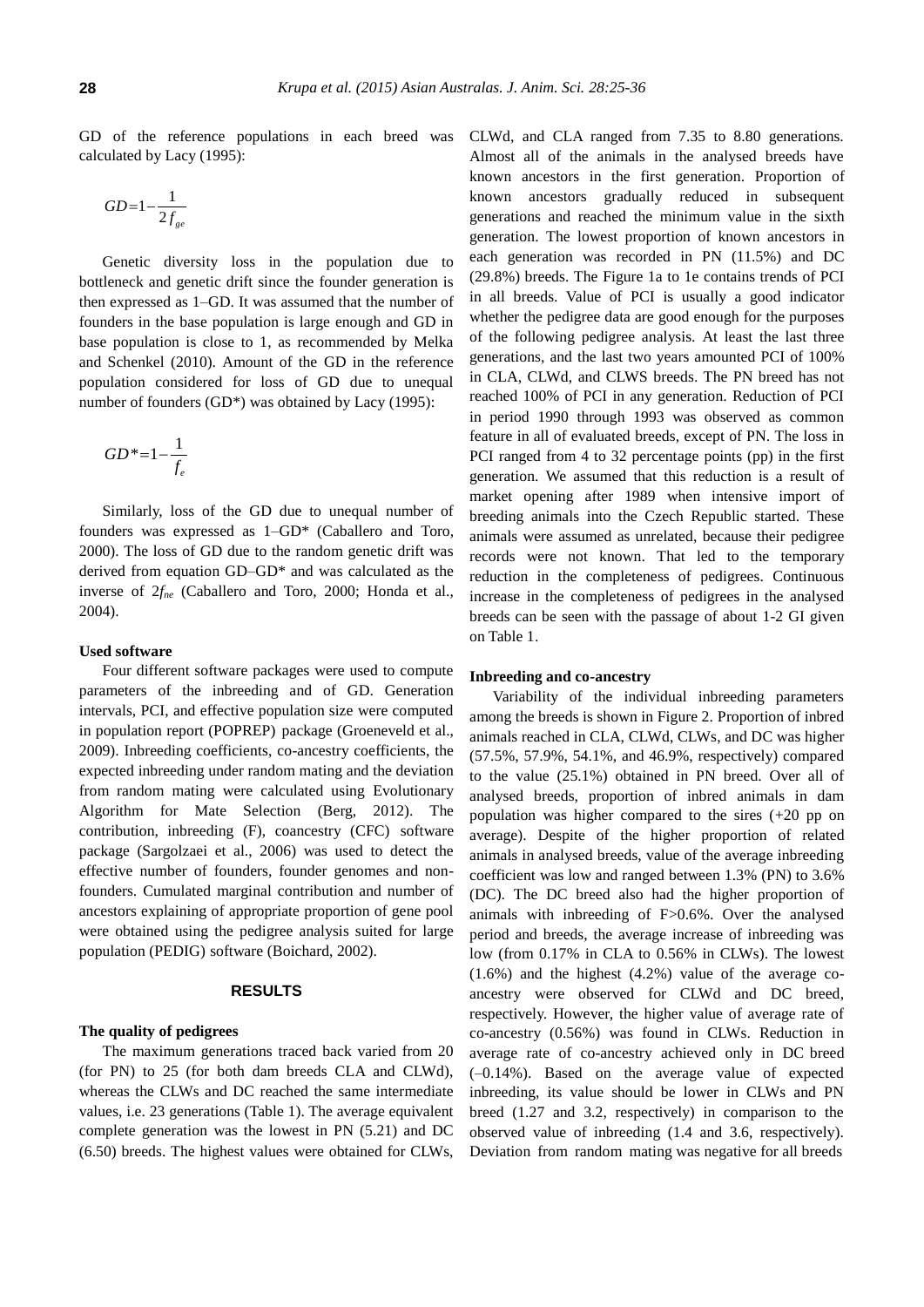

**Figure 1.** i) Pedigree completeness index in (a) Czech Landrace (CLA), (b) Czech Large White dam line (CLWd) (c) Czech Large White sire line (CLWs), (d) Duroc (DC, and (e) Pietrain (PN) breed.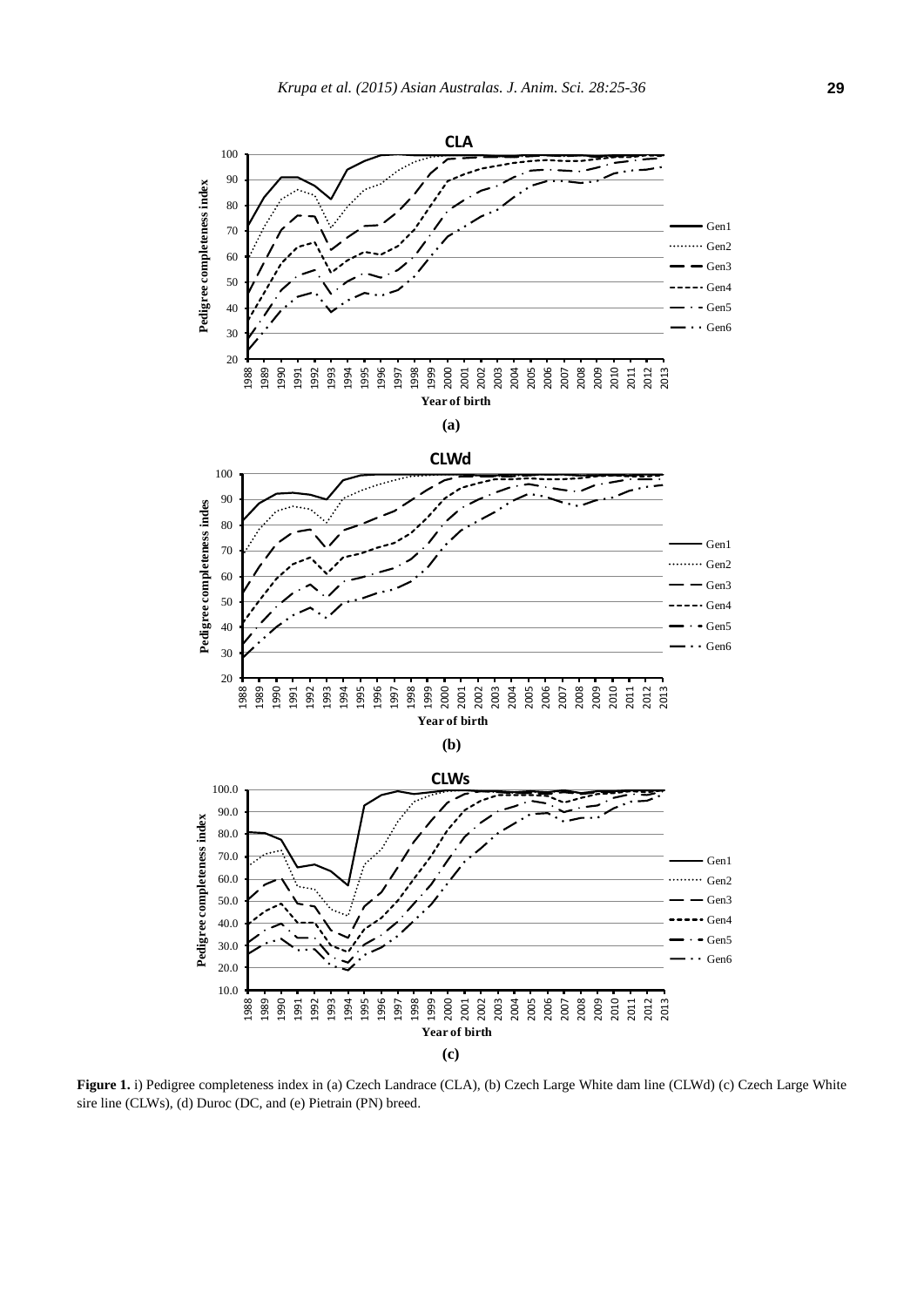

**Figure 1.** ii) Pedigree completeness index in (a) Czech Landrace (CLA), (b) Czech Large White dam line (CLWd) (c) Czech Large White sire line (CLWs), (d) Duroc (DC, and (e) Pietrain (PN) breed.



**Figure 2.** Proportion of inbreeding in evaluated breeds. CLA, Czech Landrace; CLWd, Czech Large White dam line; CLWs, Czech Large White sire line; DC, Duroc; PN, Pietrain,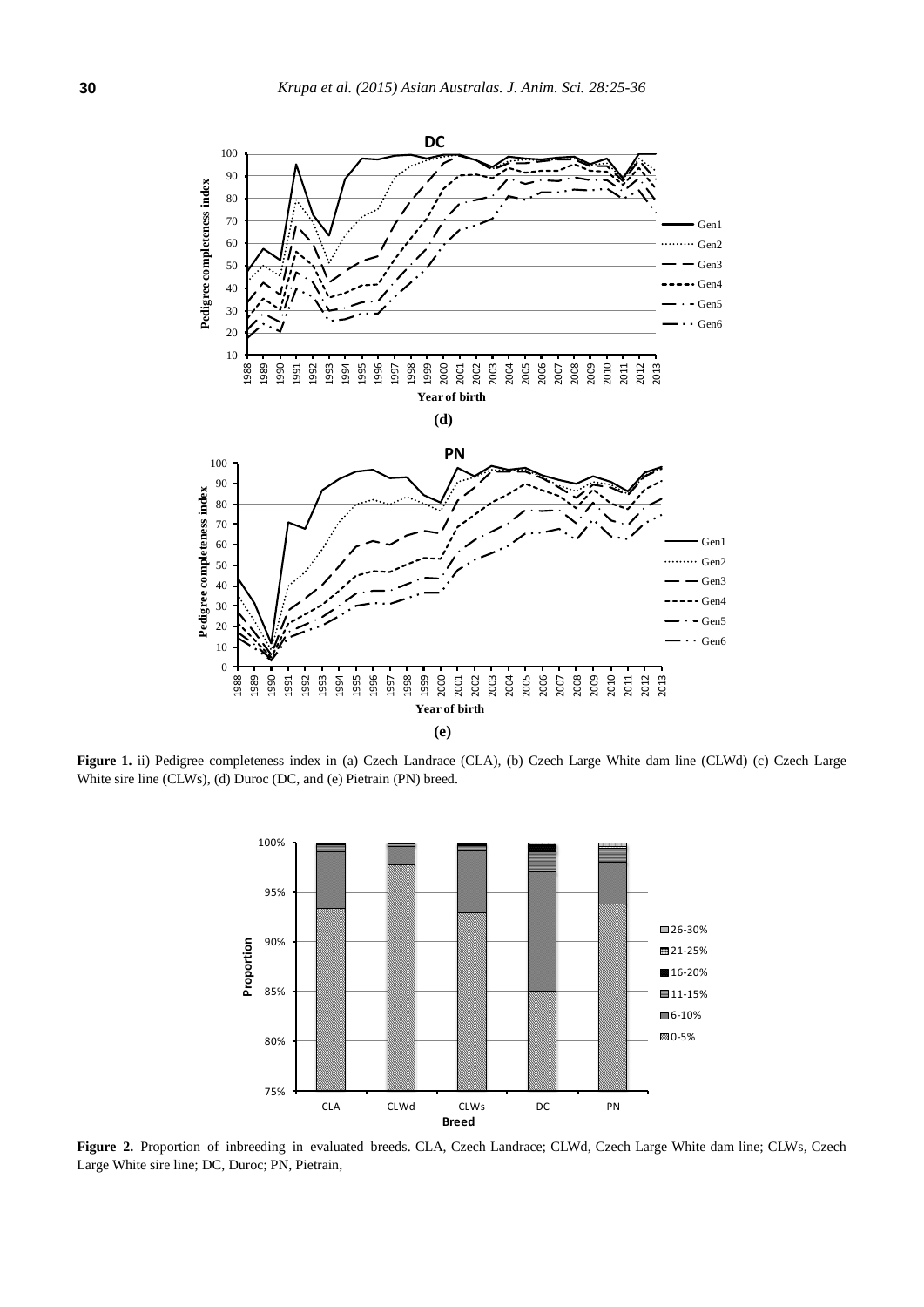| -- <del>A</del> ---- ---A--- --- |             |             |      |           |  |  |  |
|----------------------------------|-------------|-------------|------|-----------|--|--|--|
| <b>CLA</b>                       | <b>CLWd</b> | <b>CLWs</b> | DC   | <b>PN</b> |  |  |  |
| 1.776                            | 3,849       | 1,575       | 839  | 714       |  |  |  |
| 302                              | 412         | 291         | 292  | 182       |  |  |  |
| 43                               | 64          | 31          | 41   | 30        |  |  |  |
| 0.17                             | 0.11        | 0.19        | 0.35 | 0.26      |  |  |  |
| 0.14                             | 0.16        | 0.11        | 0.14 | 0.17      |  |  |  |
|                                  |             |             |      |           |  |  |  |
| 12                               | 17          | 12          | 10   | 4         |  |  |  |
| 29                               | 45          | 25          | 23   | 8         |  |  |  |
| 186                              | 373         | 125         | 157  | 37        |  |  |  |
|                                  |             |             |      |           |  |  |  |

**Table 3.** Parameters of gene origin for the reference population in evaluated breeds

CLA, Czech Landrace; CLWd, Czech Large White dam line; CLWs, Czech Large White sire line; DC, Duroc; PN, Pietrain.

except of CLWd (0.11%) and DC breed (0.28%). The negative values indicate avoidance of inbreeding.

# **Probabilities of gene origin**

All computed parameters from analysis of gene origin for the reference population are summarized in Table 3. The highest total number of founders was detected for CLWd (3,849), followed by CLA (1,776) and CLWs (1,575). On the other side, the lowest total number of founders achieved PN (714). The similar trend was also recorded for effective number of founders and number of founders equivalent, where the highest values reached CLWd (412 and 64). The lowest effective number of founders and founder genome equivalent was obtained in PN (182 and 30 founders, respectively). Values of  $f_{ge}/f_e$  ratio were comparable with  $f_e/f_t$  ratio and ranged between 0.11 (CLW) to 0.35 (DC). Approximately 17 ancestors were needed to explain a fifty per cent of gene pool in the reference population of CLWd whereas in PN it was only four ancestors. The total number of ancestors needed for explaining of 100% of gene pool differs considerably between analysed breeds. As expected, the highest number was observed in CLWd (373 ancestors) and contrary, only 37 ancestors explain whole genetic pool in PN. The cumulated marginal contribution of 100 major

ancestors is illustrated in Figure 3. Eighty nine ancestors explain ninety per cent of gene pool at least. Ten major ancestors explain about 46, 38, 47, 51, and 82 per cent of gene pool in CLA, CLWd, CLWs, DC, and PN, respectively.

## **Generation interval and effective population size**

Computed GI averaged over last decade and divided into four selection paths along with overall average GI in all breeds are shown in Table 4. The lowest value of average GI was observed for DC breed (1.59 year). In contrast, the longest GI obtained PN breed (1.86). The shortest GI was

**Table 4.** Average generation intervals in evaluated breeds

| Breed                                                | CLA CLWd CLWs DC                   |  | <b>PN</b> |
|------------------------------------------------------|------------------------------------|--|-----------|
| Average generation interval 1.77 1.76 1.71 1.59 1.86 |                                    |  |           |
| GI for $s-s^1$ path                                  | 1.54 1.45 1.54 1.40 1.73           |  |           |
| GI for $s-d^2$ path                                  | 1.72 1.70 1.66 1.57 1.95           |  |           |
| GI for $d-s^3$ path                                  | $1.68$ $1.72$ $1.72$ $1.55$ $1.50$ |  |           |
| GI for $d-d^4$ path                                  | 1.86 1.89 1.81 1.69 1.84           |  |           |

CLA, Czech Landrace; CLWd, Czech Large White dam line; CLWs, Czech Large White sire line; DC, Duroc; PN, Pietrain; GI, generation interval.

<sup>1</sup> Sire to sire path.<sup>2</sup> Sire to dam path.

<sup>3</sup> Dam to sire path.<sup>4</sup> Dam to dam path.



**Figure 3.** Cumulative marginal contribution of 100 ansectors in evaluated breeds. CLA, Czech Landrace; CLWd, Czech Large White dam line; CLWs, Czech Large White sire line; DC, Duroc; PN, Pietrain.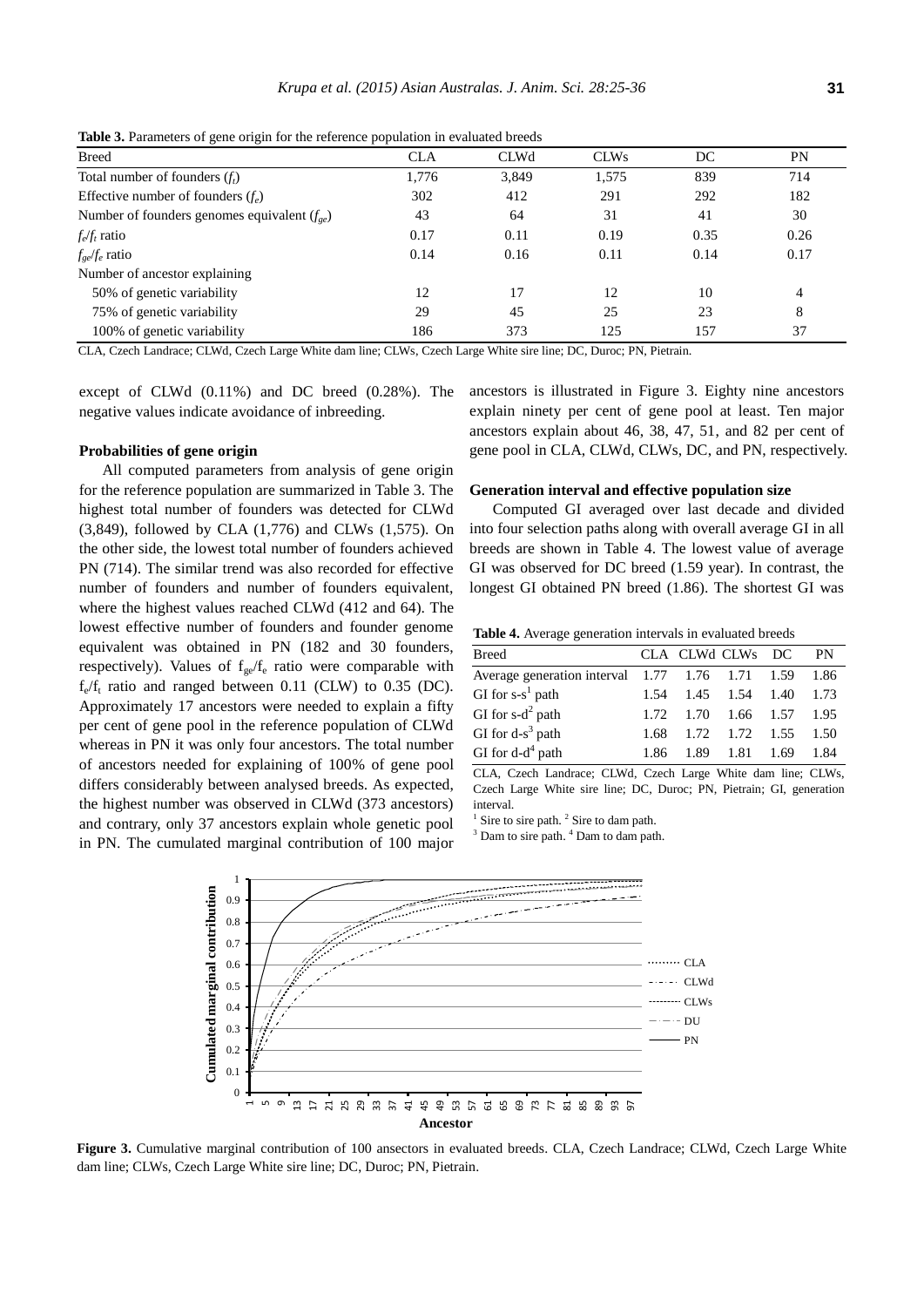found for the sire to sire path, when comparing the different paths of selection, in CLA, CLWd, CLWs, and DC, respectively. As it was expected, the longest GI was detected for the dam to dam path. The highest difference among selection pathways within one breed was observed in PN (0.45). The most balanced GI was detected for CLWs (0.27) when comparing the individual paths of selection. Table 5 contains trend in the effective population size for all breeds. The values are presented only for the years with completed data. Value of  $N_e$  varied during last five years in all breeds. Drastically change among the years is usually caused by the low pedigree completeness. Therefore the lowest  $N_e$  was observed in DC breed (34 animals), whereas in CLWd and CLWs breeds obtained the highest  $N_e$  over the last five years.

### **Genetic diversity**

The total amount of GD loss in all of analysed breeds during the last 28 years, due to different reasons, is shown in Figure 4a, 4b, and 4c. The continuous increase in the total loss of GD due to the unequal founder contribution and random genetic drift over the last decade has been observed only in CLWs and PN breeds. The average relative GD loss in reference population was 7.05%, 4.70%, 9.81%, 7.47%, and 10.46% for CLA, CLWd, CLWs, DC, and PN, respectively. The highest GD loss in reference population was found in CLWs and PN (12.21% and 13.11%, respectively), whereas the lowest values obtained CLWd (4.22%, respectively). In general, an increase in the total loss of GD can be seen in most breeds since 1996. Furthermore, the value of GD loss due to random genetic drift over the years increased (Figure 4b), whereas the value of the GD loss due to unequal founder contribution diminished (Figure 4c). The average proportion of the random genetic drift on the total GD loss ranged from 83.68 (PN) to 89.46 (CLWs).

# **DISCUSION**

Direct comparison of values between studies should always consider the overall complexity of analysed populations and datasets. The main goal of presented study was to analyse an actual status of GD in a population of five commercial pig breeds in the Czech Republic. An accuracy

Table 5. Trend in the effective population size in evaluated breeds

| <b>Breed</b> | 2012 | 2011 | 2010 | 2009 | 2008 |
|--------------|------|------|------|------|------|
| <b>CLA</b>   | 76   | 53   | 66   | 64   | 43   |
| <b>CLWd</b>  | 74   | 98   | 225  | 178  | 117  |
| <b>CLWs</b>  | 50   | 79   | 222  | 171  | 68   |
| DC           | 35   | 29   | 38   | 41   | 29   |
| PN           | 83   | 193  | 69   | 30   | 33   |

CLA, Czech Landrace; CLWd, Czech Large White dam line; CLWs, Czech Large White sire line; DC, Duroc; PN, Pietrain.

of estimated inbreeding coefficient is depending mainly on the pedigree information quality. Better knowledge of each individual's ancestry leads to more accurate estimation of the inbreeding, and consequently, the other parameters such as the effective population size. Percentage of known ancestors (e.g. 61% over the analysed breeds in 4th generation) as well as the high quality of pedigree completeness parameters in analysed breeds (Table 1) indicated a precise estimation of other pedigree parameters. Furthermore, the pedigree quality of the Czech pig population is at an good level when compared our results with some recent pedigree analysis published in pigs. Tang et al. (2013) analyzed Chinese Duroc, Landrace and Yorkshire breeds farmed in Sichuan province. They observed the lower values of the PCI, which could be caused by the relative short time of the pedigree information (one decade). For example in the PCI for the third generation it was below 70% for all breeds expect Yorkshire. The fifth generation not reached the 50%. Analyses of South African Landrace and Duroc presented by Groeneveld et al. (2009) showed the relative higher PCI, which exceed 90% in the sixth generation, but these values were calculated for animals born in the last year (2008). Similarly, the Finish Landrace and Yorkshire (Uimari and Tapio, 2011) reached a slightly higher pedigree completeness indices (97% and 99%, respectively). Compared to our study, Melka and Schenkel (2010) published a similar complete pedigree records for the Canadian pig breeds.

As we expected, there were found the breed differences in the quality of pedigree parameters in our study. Disparities between breeds, but also between studies are, in our opinion, caused by the dynamics and intensity of individual breeds used in national or commercial breeding programs. Moreover, some differences could be also based on using of artificial insemination, on the impact of imports or on the depth of pedigree knowledge of imported animals. These parameters finally influenced the quality of pedigree and consequently the estimated inbreeding and GD.

Observed values of actual inbreeding coefficients and actual co-ancestry coefficients not exceed 3.6% and 4.2%, respectively over the analysed breeds. Melka and Schenkel (2010) found higher inbreeding coefficients for Canadian Hampshire and Lacombe breeds (approximately 18% and 12%, respectively in the most of evaluated year), while for Canadian Duroc and Landrace breeds it has not exceed 6%. Similarly to results of Welsh et al. (2010), which analyzed five United States pig breeds, we found a higher proportion of inbred animals for all breeds, expect of Pietrain, although the values in the above mentioned study were extremely high (more than 99% of animals were inbred). More than 90% of all inbred animals have inbreeding less than 5% in our study, expect of Duroc, whereas the previously mentioned authors reported proportion 90% of inbred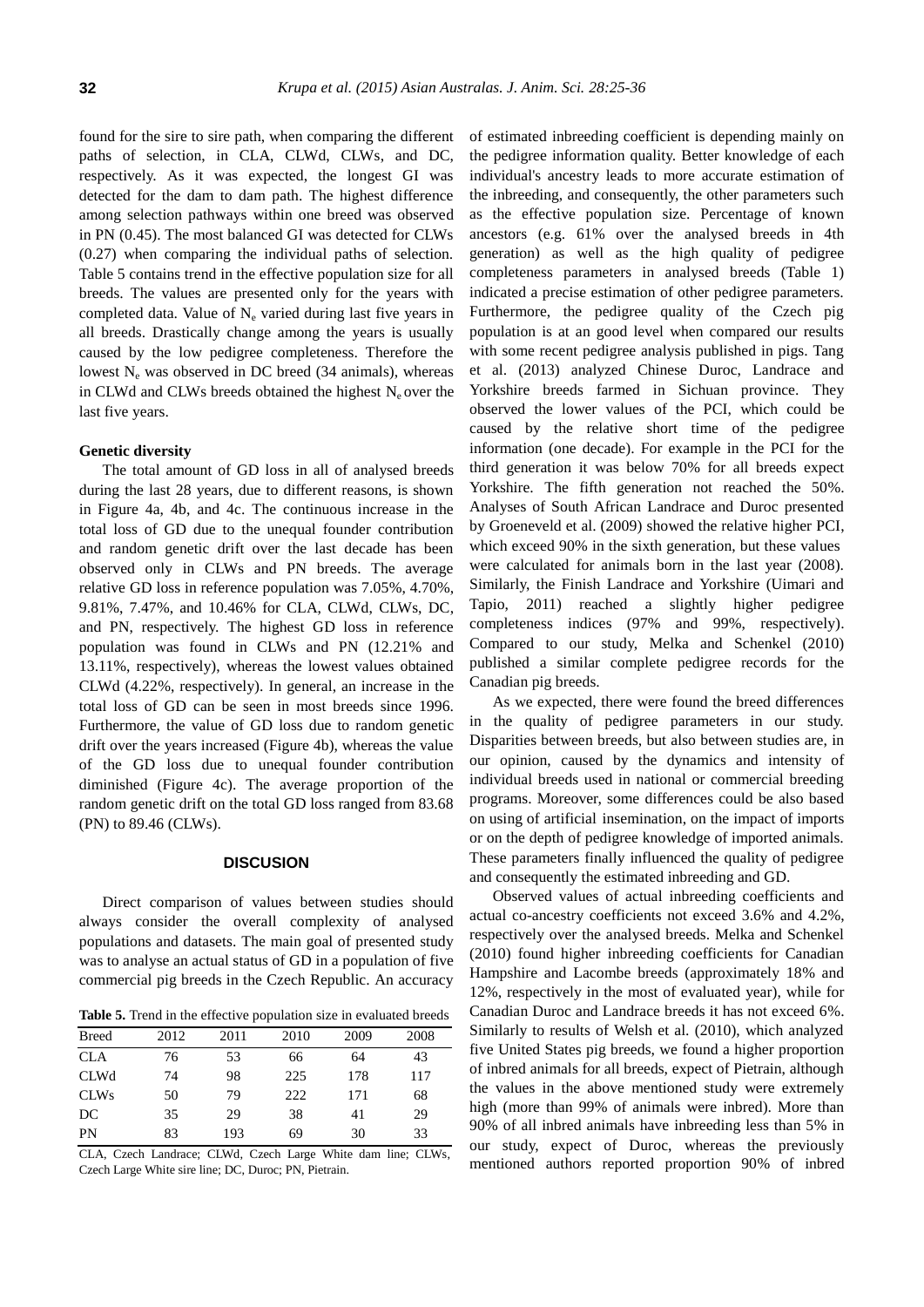

Figure 4. The genetic diversity loss due to (a) unequal founder contribution and random genetic drift (1 - GD), (b) random gen etic drift (GD-GD\*), and (c) unequal founder contribution (1-GD\*) in evaluated breeds. CLA, Czech Landrace; CLWd, Czech Large White dam line; CLWs, Czech Large White sire line; DC, Duroc; PN, Pietrain.

animals with inbreeding varied from 10% (for Hampsihe) to 20% (for Berkshire).

One of the main parameters for monitoring of GD is rate of inbreeding. According to the recommendations of the Food and Agriculture Organization of the United Nations (FAO, 2000), ΔF should not exceed 1%, or had to be less than 0.5% (Nicholas, 1989). In our study, only CLWs and DC breeds have not met the above mentioned thresholds. Generation interval, observed in our study, was larger for female's pathways, than for male's pathways in all breeds,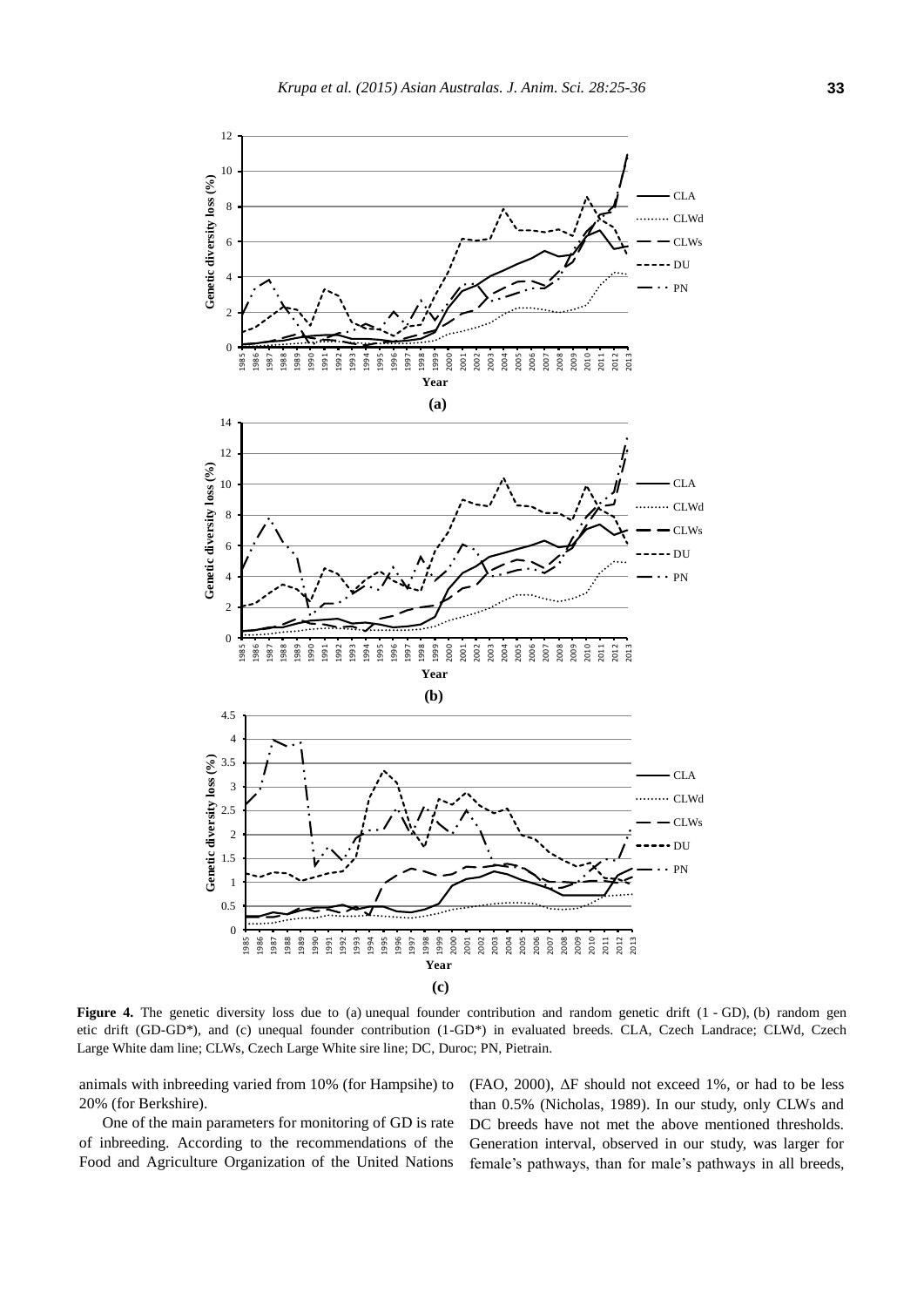expect the PN. Higher difference in GI of selection pathways in PN breed was probably caused by low number of evaluated animals in this breed (given in Table 1).

FAO (2000), cited by Welsh et al. (2010), suggested that the effective population size  $(N_e)$  for a breed should be maintained above 50 animals. Meuwissen and Woolliams (1994) recommended maintain  $N_e$  value between 31 and 250 animals, for good population fitness. Melka and Schenkel (2010), cited by Tang et al. (2013), reported an effective population size of 50 as a threshold necessary to avoid the negative impact of inbreeding in population. These authors defined at least 500 animals needed for maintainence of GD in population for several generations. From the perspective of current and past effective population size, all breeds analysed in our study required an additional attention, despite the fact that, almost all of them meet the minimum requirements for  $N_e$ . The overall trend in Ne is more negative than positive, especially over the last three years. Intensive reduction in the number of animals in the analysed breed populations has been observed in this period in the Czech Republic. Higher value of  $N_e$  for PN (83 animals calculated in 2012) was probably caused by the applied methodology, where  $N_e$  was based on  $\Delta F$ . Over the analysed breeds, PN breed generally reached the lowest values of average inbreeding and also values for ΔF. Average number of known ancestors and values of PCI were also the lowest in PN breed (Table 1 and Figure 1e). These facts could finally affect the values of  $N_e$  observed for PN breed. Uimari and Tapio (2011) not confirmed this presumption in their study. Mentioned authors investigated changes in  $N_e$  considering different number of pedigree generations (5 and 10, respectively), different limits for PCI (0.4 and 0.7, respectively) and different size of reference populations (3 and 5 years, respectively) for Finish Landrace and Yorkshire breeds. Generally, the estimates were not sensitive to a reduced reference population and to decreased PCI value. Only small changes were observed when 5 ancestral generations were used instead of 10 generations in their study.

Parameters derived from probability of gene origin analysis point to increased risk of GD loss within actual breeding program in breeds analysed in our study. A relative small number of major ancestors are needed to explain a whole GD, expect of CLWd breed. As mentioned Melka and Schenkel (2010), the ratio between effective number of founders and total number of founders shows on reduction of GD based on unequal contribution of founders. The smaller number of effective founders than total number of founders indicates the excessive use of some animals as parents or a disequilibrium between the founder contributions. The *fge/f<sup>e</sup>* ratio can be used to quantify of only genetic drift influence on amount of GD, excluding the

effect of founder contribution. Both of the previous mentioned ratios are inversely proportional. Therefore, the effect of random genetic drift is stronger with lower *fge/f<sup>e</sup>* ratio. In our study, the impact of random genetic drift was substantial for all breeds. The highest value of overall GD lost was observed for PN and CLWs breeds, within last decade. Especially, the continuous increasing of GD loss was observed from 2007 for both breeds. Annual increase in the loss of GD ranged from 0.11% to 3.6% in this period. The loss of GD was increased by 1.5% and 1.3% on average for CLWs and PN, respectively. Melka and Schenkel (2010) reached similar results in their analysis. They found the reduction of GD in four Canadian pig breeds especially in the last two decades of the analysed period. On the other hand, Tang et al. (2013) found a gradual reduction of the GD loss for the three Chinese breeds in the last 3 to 4 years of evaluated. Increase in the total number of animals in this period, and mainly increased import unrelated animals to the populations under studied were the main reasons for the positive trend in the GD loss according to these authors. Opposite situation occurred in the Czech pig population, where the number of animals along with the proportion of imported animals reduced in last period. In totally, GD loss was caused mainly by random genetic drift as this parameter participated by 84% to 90% on the total loss of GD in our study (Figure 4). These findings are in agreement with results of Melka and Schenkel (2010) for Canadian Duroc and Lacombe breeds. The mentioned authors observed the opposite trends for other two pig breeds, the Canadian Hampshire and Landrace, as well as Tang et al. (2013) for all three Chinese pig breeds. One of the main reasons for such a high proportion of the loss of GD caused by random genetic drift (and other reasons like bottleneck) could be very low effective population sizes for all Czech pig breeds. Our results represent the historical and the current situation in genetic variability of pig breeds in Czech Republic. The possible impact on the genetic improvement should be investigated. Independently observed genetic trends for evaluated traits of pig breeds in Czech Republic show their permanent and regular growth (unpublished data). Despite the fact that the loss of genetic variability has been an increasing in recent years, it is not reflected on genetic trends of production and reproduction traits. We assume that this situation could occur with a certain time lag due to GI. It will be necessary to specify whether it is under the influence of the GD loss, or due to other factors (e.g. achieving of the certain genetic gain limits for evaluated traits in the given environment).

## **CONCLUSION**

The first complex pedigree analysis of five Czech pig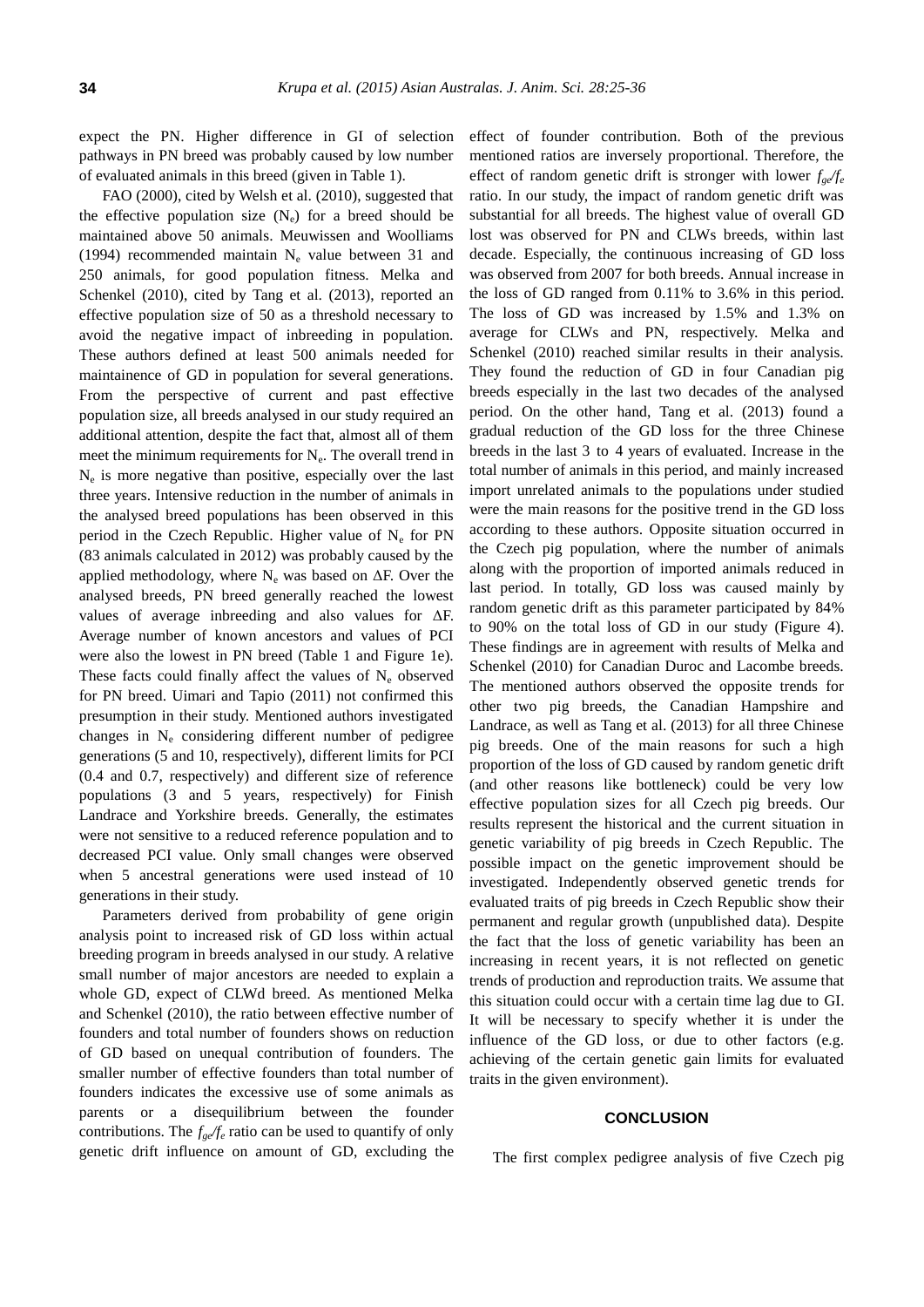breeds was performed. All breed were characterized by sufficient quality of pedigrees, which provides adequately accurate estimate of the parameters needed for measuring of the GD. Presented results demonstrated that the intensive selection and actual breeding programs influenced the loss of GD. Higher proportion of inbred animals and smaller number of founder genomes equivalent were observed for all breeds, expect of PN. High proportion of GD loss due to the random genetic drift was observed. The most vulnerable breed with respect to the loss of GD was PN, CLWs, and DC breed. Therefore, the breeding focused to reduce proportion of inbred animals as well as to increase an effective population size will be important in these breeds. Moreover, an introduction of new genetic material or occasional immigrants into a managed population could be helpful to counter the effect of genetic drift. In the future, the continuous monitoring of the population will be also necessary to secure the GD over the long-term. A possible breeding strategy, especially for CLWs and DC, should incorporate the rules that control the inbreeding and limit the impact of individual dam or sire by limiting number of used progeny in next generation.

# **ACKNOWLEDGMENTS**

Thanks are due to L. Vostrý and R. Prošková for helpful discussions and technical assistance and also to the Pig Breeders Association of the Czech Republic for making the data available. This study was supported by the project QJ1310109 of the Ministry of Agriculture of the Czech Republic.

#### **REFERENCES**

- Berg, P. 2012. EVA version 1.75. Evolutionary algorithm for mate selection. User's Guide. Institute of Arhus, Institute of Genetic and Biotechnology, Tjele, Denmark.
- Bijma, P. and J. A. Woolliams. 1999. [Prediction of genetic](http://www.genetics.org/content/151/3/1197.short)  [contributions and generation intervals in populations with](http://www.genetics.org/content/151/3/1197.short)  [overlapping generations under selection.](http://www.genetics.org/content/151/3/1197.short) Genetics 151:1197- 1210.
- Boichard, D., L. Maignel, and E. Verrier 1997. [The value of using](http://www.gse-journal.org/articles/gse/pdf/1997/01/GSE_0999-193X_1997_29_1_ART0001.pdf)  [probabilities of gene origin to measure genetic variability in a](http://www.gse-journal.org/articles/gse/pdf/1997/01/GSE_0999-193X_1997_29_1_ART0001.pdf)  [population.](http://www.gse-journal.org/articles/gse/pdf/1997/01/GSE_0999-193X_1997_29_1_ART0001.pdf) Genet. Sel. Evol. 29:5-23.
- Boichard, D. 2002. PEDIG: a fortran package for pedigree analysis suited for large populations. In: Proc. of the 7th World Congress on Genetics Applied to Livestock Production (WCGALP). INRA, Castanet-Tolosan, France [CD-Rom]. pp. 19-23.
- Caballero, A. and M. A. Toro 2000. [Interrelations between](http://journals.cambridge.org/action/displayAbstract?fromPage=online&aid=52689&fileId=S0016672399004449)  [effective population size and other tools for management of](http://journals.cambridge.org/action/displayAbstract?fromPage=online&aid=52689&fileId=S0016672399004449)  [conserved populations.](http://journals.cambridge.org/action/displayAbstract?fromPage=online&aid=52689&fileId=S0016672399004449) Genet. Res. 75:331-343.
- Colleau, J. J. 2002. [An indirect approach to the extensive](http://www.ncbi.nlm.nih.gov/pubmed/12270102)  [calculation of relationship coefficients.](http://www.ncbi.nlm.nih.gov/pubmed/12270102) Genet. Sel. Evol. 34:409-421.
- Falconer, D. S. and T. F. C. Mackay 1996. Introduction to Quantitative Genetics. 4th Ed. Longman Scientific and Technical, Harlow, UK.
- FAO 2000. Secondary guidelines for development of farm animal genetic resources management plans. Management of small populations at risk. FAO, Rome, Italy.
- Fernandez, J., B. Villanueva, R. Pong-Wong, and M. A. Toro 2005. [Efficiency of the use of pedigree and molecular marker](http://www.genetics.org/content/170/3/1313.short)  [information in conservation programs.](http://www.genetics.org/content/170/3/1313.short) Genetics 170:1313- 1321.
- Groeneveld, E., B. Van der Westhuizen, A. Maiwashe, F. Voordewind, and J. B. S. Ferraz. 2009. [POPREP: A generic](http://documents.plant.wur.nl/cgn/seminars/Workshop20100601/Poprep%20paper.pdf)  [report for population management.](http://documents.plant.wur.nl/cgn/seminars/Workshop20100601/Poprep%20paper.pdf) Genet. Mol. Res. 8:1158- 1178.
- Honda, T., T. Nomura, Y. Yamaguchi, and F. Mukai 2004. Monitoring of [genetic diversity in the Japanese Black cattle](http://onlinelibrary.wiley.com/doi/10.1111/j.1439-0388.2004.00452.x/abstract?deniedAccessCustomisedMessage=&userIsAuthenticated=false)  [population by the use of pedigree information.](http://onlinelibrary.wiley.com/doi/10.1111/j.1439-0388.2004.00452.x/abstract?deniedAccessCustomisedMessage=&userIsAuthenticated=false) J. Anim. Breed. Genet. 121:242-252.
- Koenig, S. and H. Simianer 2006. [Approaches to the management](http://www.sciencedirect.com/science/article/pii/S1871141306000527)  [of inbreeding and relationship in the German Holstein dairy](http://www.sciencedirect.com/science/article/pii/S1871141306000527)  [cattle population.](http://www.sciencedirect.com/science/article/pii/S1871141306000527) Livest. Sci. 103:40-53.
- Lacy, R. C. 1995. [Classification of genetic terms and their use in](http://onlinelibrary.wiley.com/doi/10.1002/zoo.1430140609/abstract)  [the management of captive populations.](http://onlinelibrary.wiley.com/doi/10.1002/zoo.1430140609/abstract) Zoo Biol. 14:565-577.
- MacCluer, J. W., A. J. Boyce, B. Dyke, L. R. Weitkamp, D. W. Pfennig, and C. J. Parsons 1983. [Inbreeding and pedigree](http://jhered.oxfordjournals.org/content/74/6/394.short)  [structure in Standardbred horses.](http://jhered.oxfordjournals.org/content/74/6/394.short) J. Hered. 74:394-399.
- Maignel, L., D. Boichard, and E. Verrier 1996. Genetic variability of French dairy breeds estimated from pedigree information. Interbull Bulletin 14:49-54.
- Melka, M. G. and F. Schenkel. 2010[. Analysis of genetic diversity](http://pubs.aic.ca/doi/abs/10.4141/CJAS10002)  [in four Canadian swine breeds using pedigree data.](http://pubs.aic.ca/doi/abs/10.4141/CJAS10002) Can. J. Anim. Sci. 90:331-340.
- Meuwissen, T. H. E. and Z. Luo 1992. [Computing in breeding](http://www.gse-journal.org/articles/gse/pdf/1992/04/GSE_0999-193X_1992_24_4_ART0002.pdf)  [coefficients in large populations.](http://www.gse-journal.org/articles/gse/pdf/1992/04/GSE_0999-193X_1992_24_4_ART0002.pdf) Genet. Sel. Evol. 24:305-313.
- Meuwissen, T. H. E. and J. A. Woolliams 1994. [Effective sizes of](http://link.springer.com/article/10.1007/BF00224533)  [livestock populations to prevent a decline in fitness.](http://link.springer.com/article/10.1007/BF00224533) Theor. Appl. Genet. 89:1019-1026.
- Nei, M. 1973. [Analysis of gene diversity in subdivided populations.](http://www.pnas.org/content/70/12/3321.short)  Prod. Natl. Acad. Sci. 70:3321-3323.
- Nicholas, F. W. 1989. Incorporation of new reproductive technology in genetic improvement programmes. In: Evolution and Animal Breeding (Eds. W. G. Hill and T. F. C. Mackay). CAB Int., Wallingford, UK. pp. 201-209.
- Norberg, E. and A. C. Sørensen 2007. [Inbreeding trend and](http://www.journalofanimalscience.org/content/85/2/299.full.pdf)  [inbreeding depression in the Danish populations of Texel,](http://www.journalofanimalscience.org/content/85/2/299.full.pdf)  [Shropshire, and Oxford Down.](http://www.journalofanimalscience.org/content/85/2/299.full.pdf) J. Anim. Sci. 85:299-304.
- Oravcová, M. 2013. [Pedigree analysis in White Shorthaired goat:](http://doi.fbn-dummerstorf.de/2013/at56a053.pdf)  [First results.](http://doi.fbn-dummerstorf.de/2013/at56a053.pdf) Arch. Tierz. 56:547-554.
- Pjontek, J., O. Kadlečík, R. Kasarda, and M. Horný. 2012. [Pedigree analysis in four Slovak endangered horse breeds.](http://agriculturejournals.cz/publicFiles/58324.pdf) Czech J. Anim. Sci. 57:54-64.
- Sargolzaei, M., H. Iwaisaki, and J. J. Colleau. 2006. CFC: A tool for monitoring genetic diversity. In: Proc. of the 8th World Congress on Genetics Applied to Livestock Production (WCGALP). August 13-18, 2006. Belo Horizonte, Brazil. pp. 27-28
- Sørensen, A. C., M. K. Sørensen, and P. Berg. 200[5. Inbreeding in](http://www.sciencedirect.com/science/article/pii/S0022030205728617)  [Danish dairy cattle breeds.](http://www.sciencedirect.com/science/article/pii/S0022030205728617) J. Dairy Sci. 88:1865-1872.